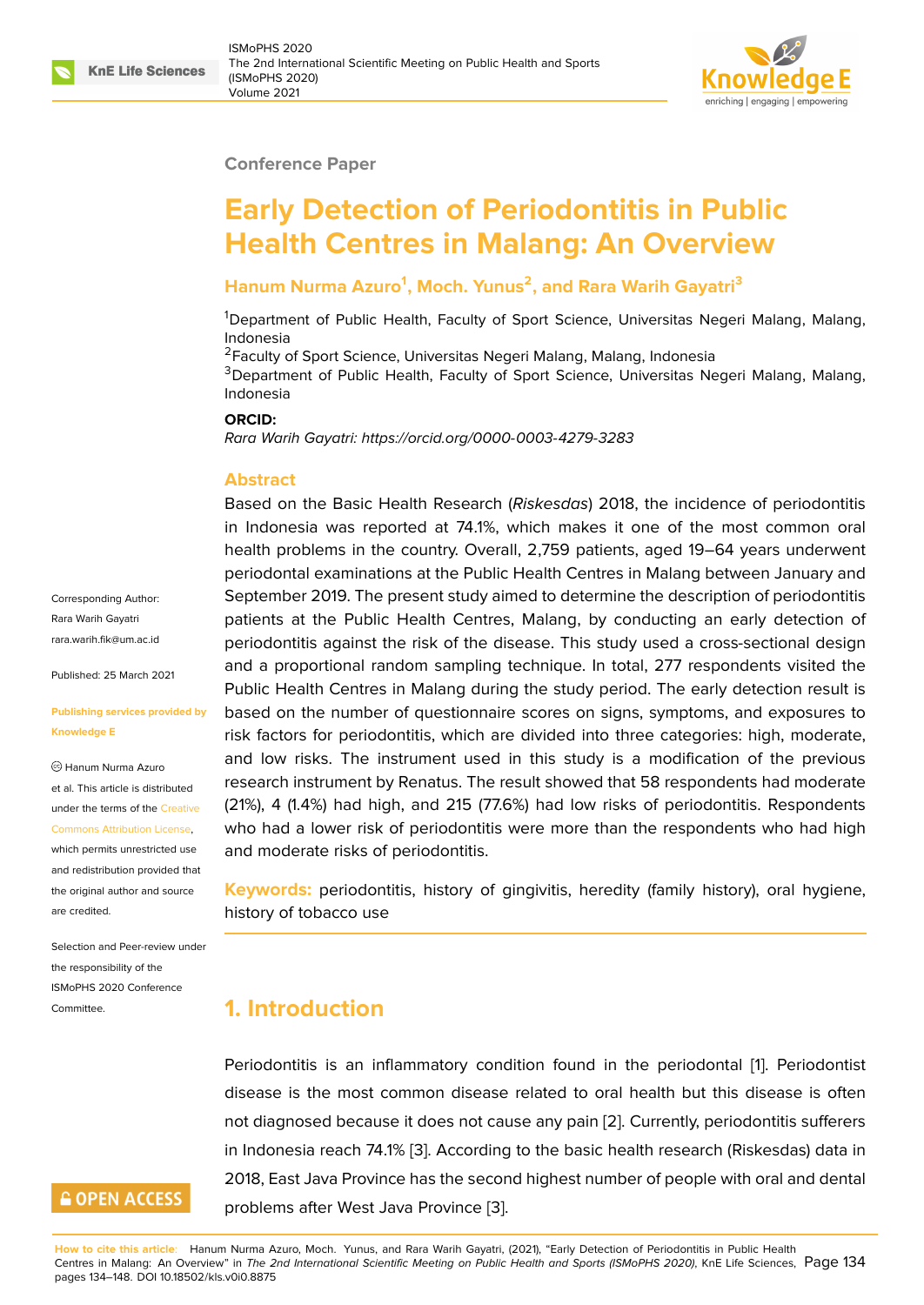Based on the previous study, it is known that the prevalence of visits to periodontal examinations at Public Health Centres in Malang City by the period of January-September 2019 reached 2,759 cases aged 19-64 years old category [4]. The periodontal inspection visit data which is reported at Public Health Centres in Malang City Health Department still does not meet the overall data target. This is because not all of the data from Public Health Centres are recorded at the department [4]. [Ho](#page-12-1)wever, the data is periodically recorded once in a month [4].

Previous studies on periodontitis described that periodontitis was associated with bleeding [in](#page-12-1) the gums (gingiva) ( $p < 0.001$ ) [5]. It is known that bleeding in the gingiva is one of the most common signs and symptoms [o](#page-12-1)f periodontitis [5]. Meanwhile, changes in tooth position and the incidence of tooth loss have a significant relationship with periodontitis with ( $p$  <0.001) [5]. The ques[tio](#page-13-0)ns regarding the use of denture defines a high significance level for the periodontitis incidence ( $p$  <0.0[01\)](#page-13-0) [5]. People who have family history of periodontal shows that they are more likely to have periodontitis with a significance level of ( $p = 0.042$  $p = 0.042$  $p = 0.042$ ) [5]. The questions about tobacco use or smoking history shows a [sig](#page-13-0)nificance level of ( $p \le 0.001$ ) [5]. As these signs and symptoms increase, a person tends to be positive for periodontitis [5]. Ones with smoking history have a significant level of ( $p = 0.076$  $p = 0.076$ ) [6]. It describes that smokers have a high risk of periodontitis [6]. It could be drawn a conclusio[n](#page-13-0) that the lower the quality of oral hygiene in a person, then the greater the risk of peri[od](#page-13-0)ontal disease [7]. Research on early detection of periodontitis in P[ub](#page-13-1)lic Health Centres Malang was conducted to determine the p[re](#page-13-1)valence or the overview of periodontitis sufferers in Public Health Centres Malang City. The detection is done by measuring the risk of [Pu](#page-13-2)blic Health Centre visitors who are suffering from periodontitis.

### **2. Material and Method**

The study employs a quantitative descriptive research by using survey and cross sectional study method. Subjects of the study are the visitors of Janti Public Health Centre, Dinoyo Public Health Centre, Kendalkerep Public Health Centre, Gribig Public Health Centre, and Bareng Public Health Centre which are located in Malang City. They are taken randomly by using cluster random sampling technique. There are 277 people as a sample consisting of 58 people at Puskesmas Janti, 87 people at Bareng Public Health Centre, 48 people at Gribig Public Health Centre, 69 people at Dinoyo Public Health Centre, and 15 at Kendalkerep Public Health Centre. The inclusion criteria of this study are patients who visited Public Health Centre in Malang City by the period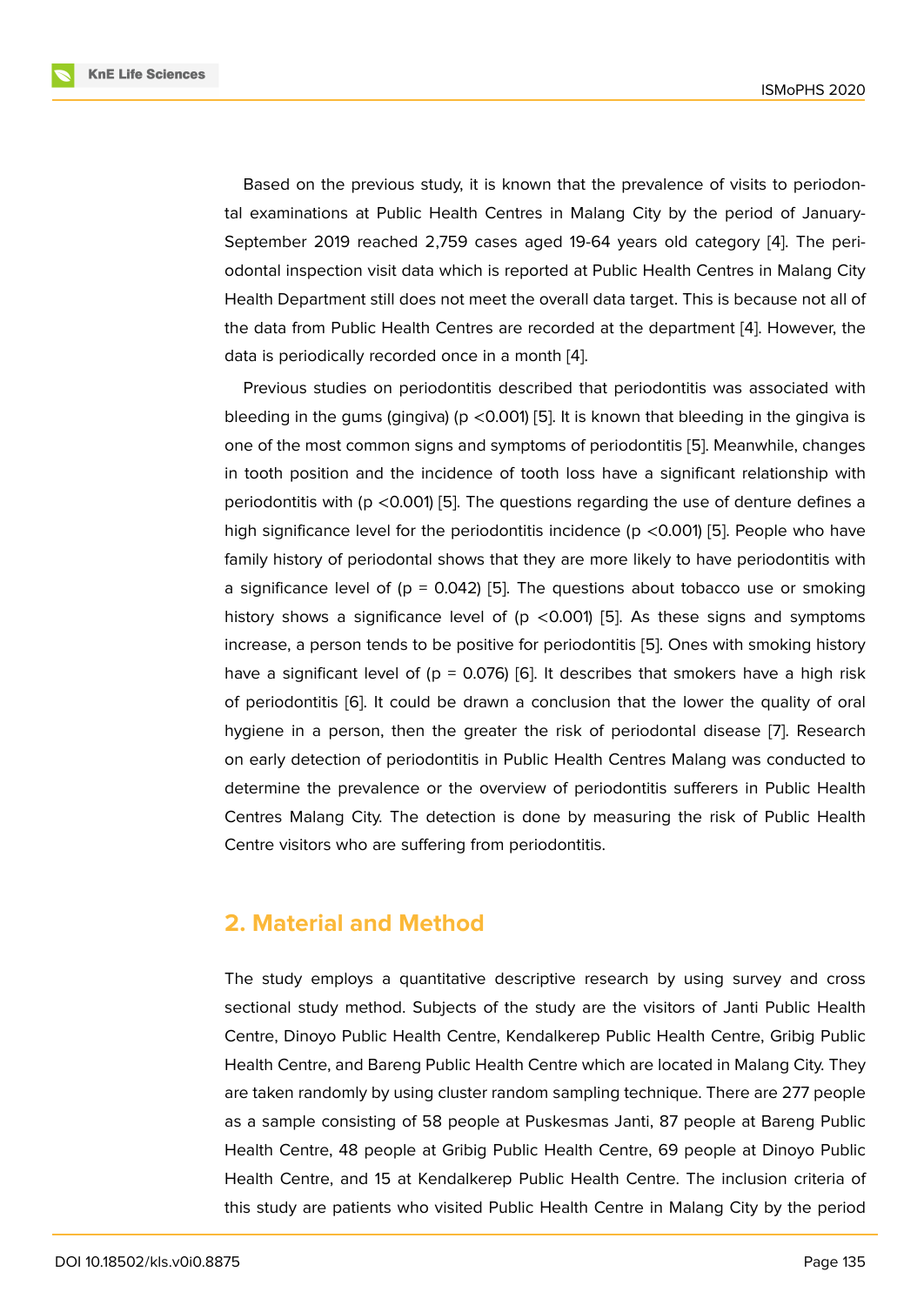of January-March 2020, aged 19-64 years old, native of Malang City, and willing to be the research respondents. The exclusion criteria perform in this study are patients who could not participate as research subjects due to physical disabilities or patients who suffering from mental disorders and dementia. The study uses a questionnaire instrument based on signs, symptoms, and risk factors for periodontitis which is a modification from Renatus research to measure the risk of periodontitis on people. The modified instrument is tested for validity, reliability, and diagnostic test.

The researcher conducted the validity test by using expert validity. The questionnaire validation is carried out by public health lecturer who is a dentist, a dentist in the Public Health Centre being researched, and a dentist of a clinic at the State University of Malang. The instrument that the researcher has compiled has a valid V value (content validity coefficient) 0.6-1 for each question. The questions item are considered to be valid that the validation value must be equal to 0.3 or more [8]. However, the reliability value of the questionnaire instrument compiled by the researcher is 0.6-0.7 for each item. Before conducting the research, the reliability of the instrument was tested to 30 respondents who visited Arjuno Public Health Centre in Malang [C](#page-13-3)ity. Reliability is a parameter to show that an instrument can be trusted to be used as a data collection tool because the instrument is considered good [9]. The instrument is reliable if the Cronbach Alpha value reaches >0.6. It means the questionnaire instrument compiled by the researcher is reliable. Regarding the study, the questionnaire instrument is tested for early detection of periodontitis and a doctor's diag[no](#page-13-4)sis as gold standard. Result of the diagnostic test analysis on the instruments reaches a sensitivity value of (11.11%) and a specificity value of (76.19%). The accuracy value of the early detection of periodontitis questionnaire is (56.67%). In situation where prevalence is low and there is no intention of confirming the diagnosis, the use of a test which has higher specificity value but lower sensitivity is more appropriate [10]. This is because the small number of true positive will be even smaller, and will be obscured by the false positives [10]. The ethical feasibility test in this study was conducted by the Health Research Ethics Commission at the Health Polytechnic of the [Min](#page-13-5)istry of Health Malang with Reg.No.:804 / KEPK-POLKESMA / 2020. The study employs a univariate analysis by div[idin](#page-13-5)g the risk of periodontitis into 3 categories which are high risk, moderate risk, and low risk. The categorization is done based on the total score of the questionnaires using strurgess formula. The categories are calculated according to the interval.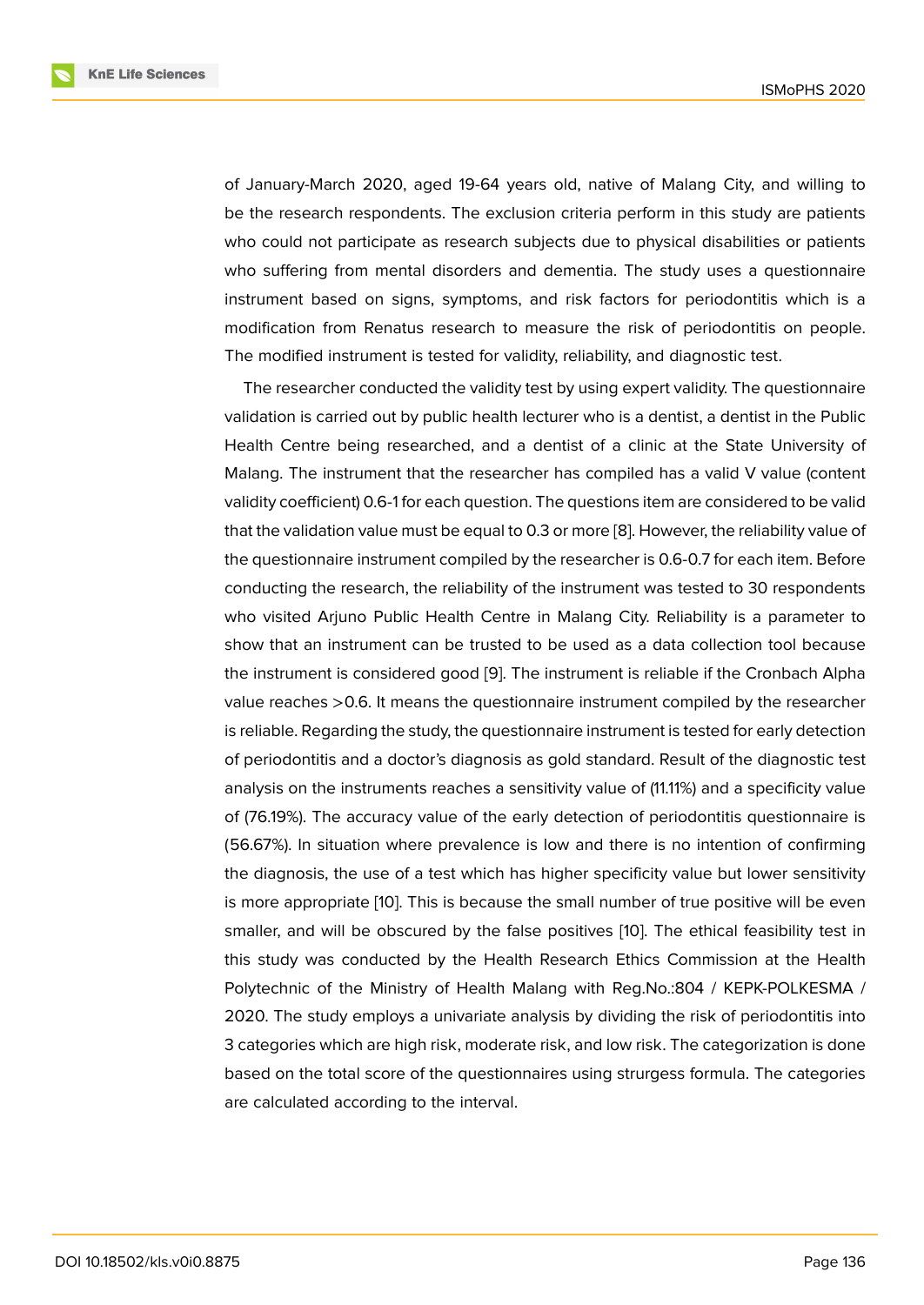# **3. Results**

The following is an overview of early detection of periodontitis risk on community in Public Health Centre Malang. There are 277 respondents which are divided into 3 categories: high risk, moderate risk, and low risk.

| <b>Variable</b>      | Category      | <b>Frequency</b> | Percentage |
|----------------------|---------------|------------------|------------|
| <b>Periodontitis</b> | High risk     | 4                | 1.4%       |
|                      | Moderate risk | 58               | 21%        |
|                      | Low risk      | 215              | 77.6%      |
| Total                |               | 277              | 100%       |

TABLE 1: Frequency distribution of early detection result of periodontitis.

Source: Author's own work.

According to the Table 1, the respondents with a high and moderate risk of periodontitis have a lower prevalence compared to the respondents with a low risk of periodontitis. The respondents with a low risk are 215 people (77.6%), the respondents with a high risk of periodontitis are 4 people (1.4%), and the respondents with moderate risk are 58 people (21%). As stated in the previous discussion, the calculation is based on the questionnaire which has been modified by using Renatus research. The modification is according to the signs and symptoms of periodontitis which are red gingiva, swollen gingiva, gingiva that bleeds easily, gingiva that pulls away from the tooth (recede), tooth loss, wobbly tooth, changes in the shape of the tooth, and uncomfortably feeling in mouth [11]. Moreover, factors that can increase the risk of periodontitis include history of gingivitis, heredity (family history), poor oral hygiene, and tobacco use [11].

Table 2 shows that 1 respondent with high risk of periodontitis (25%) feels painful when chewin[g o](#page-13-6)r biting. There are 16 respondents (27.6%) with moderate risk of periodontitis feels uncomfortable in mouth.

According to the Table 3 above, it describes that the tooth condition of the high risk periodontitis respondents shows symptoms of periodontitis disease. While the tooth signs and symptoms of periodontitis only happen in a few respondents with low risk periodontitis. But more than 100 respondents having a low periodontitis risk of (>60%) claim to have loose tooth. 1 of 4 respondents (25%) who has a high periodontitis risk using a denture. 20 respondents (34.5%) who have moderate risk claim to have loose tooth. There are 21-26 respondents (<50%) who have moderate periodontitis risk having loose tooth and loss tooth. 7 respondents (12%) who have moderate risk claim to have uncomfortable feeling of their denture.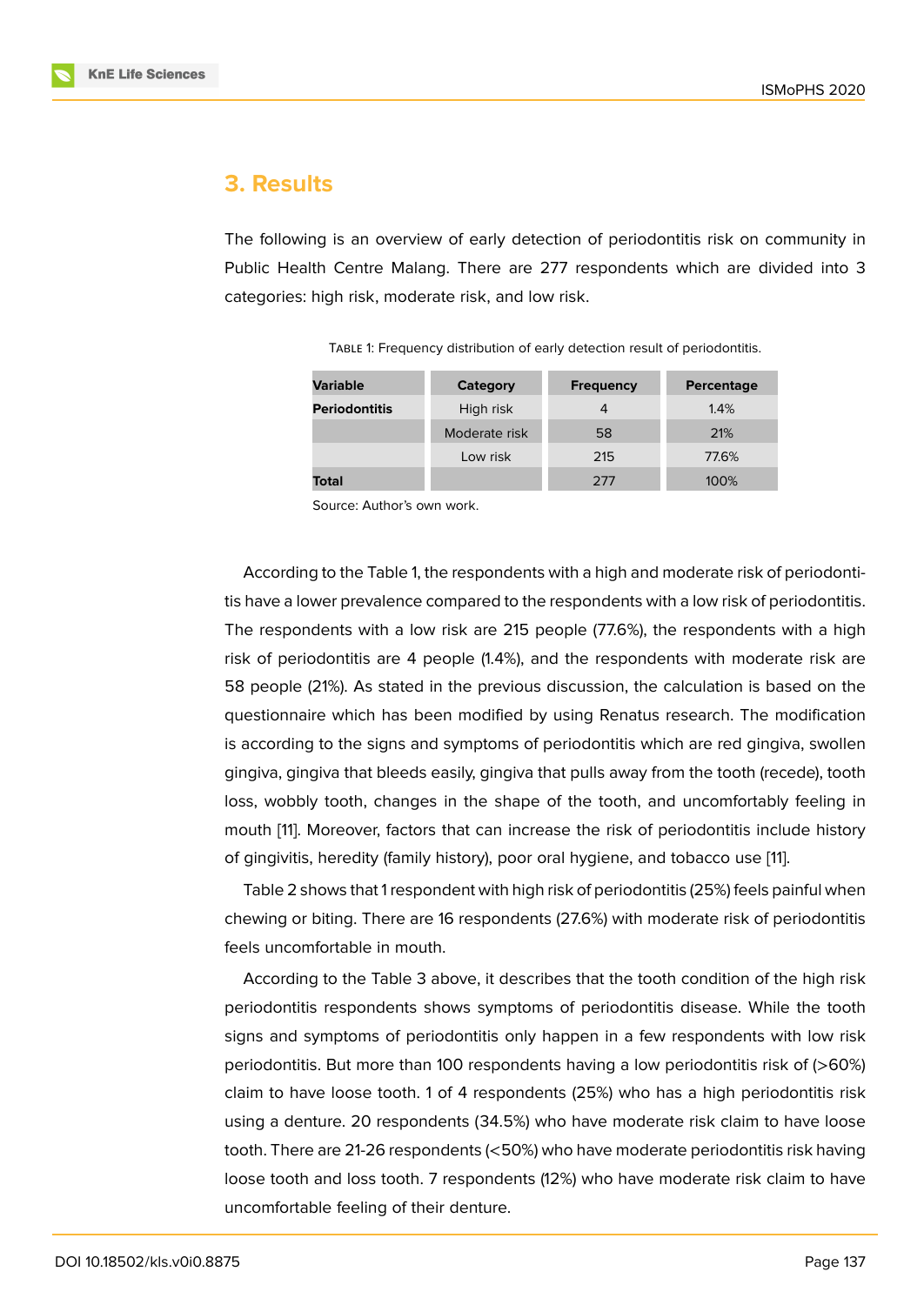

| <b>Gingiva condition</b>                                  | <b>Periodontitis risk</b> |              |                                |         |                |      |              |      |
|-----------------------------------------------------------|---------------------------|--------------|--------------------------------|---------|----------------|------|--------------|------|
|                                                           | High                      | N(%)         | <b>Moderate</b>                | $N$ (%) | Low            | N(%) | <b>Total</b> | N(%) |
|                                                           |                           |              | <b>Red Gingiva</b>             |         |                |      |              |      |
| Light red gingiva                                         |                           |              |                                |         |                |      |              |      |
| Yes                                                       | $\mathsf{O}\xspace$       | $\mathsf{O}$ | 14                             | 24.1    | 140            | 65.1 | 154          | 55.6 |
| <b>No</b>                                                 | $\overline{4}$            | 100          | 44                             | 75.9    | 75             | 34.9 | 123          | 44.4 |
| Changes in colour of gingiva                              |                           |              |                                |         |                |      |              |      |
| Yes                                                       | $\overline{4}$            | 100          | 48                             | 82.8    | 70             | 32.6 | 122          | 44.0 |
| <b>No</b>                                                 | $\circ$                   | 0            | 10 <sup>°</sup>                | 17.2    | 145            | 67.4 | 155          | 56.0 |
| Red gingiva                                               |                           |              |                                |         |                |      |              |      |
| Yes                                                       | $\overline{4}$            | 100          | 47                             | 81      | 68             | 31.6 | 119          | 43.0 |
| <b>No</b>                                                 | $\mathsf{O}$              | $\mathsf{O}$ | 11                             | 19      | 147            | 68.4 | 158          | 57.0 |
|                                                           |                           |              | <b>Swollen Gingiva</b>         |         |                |      |              |      |
| Gingiva that feels enlarged                               |                           |              |                                |         |                |      |              |      |
| Yes                                                       | $\overline{4}$            | 100          | 45                             | 77.6    | 57             | 26.5 | 106          | 38.3 |
| <b>No</b>                                                 | $\mathsf{O}$              | $\circ$      | 13                             | 22.4    | 158            | 73.5 | 171          | 61.7 |
| Gingiva that feels tender when touched                    |                           |              |                                |         |                |      |              |      |
| Yes                                                       | 3                         | 75           | 40                             | 69      | 56             | 26   | 99           | 35.7 |
| <b>No</b>                                                 | 1                         | 25           | 18                             | 31      | 159            | 74   | 178          | 64.3 |
| Spitting out blood when brushing your teeth               |                           |              |                                |         |                |      |              |      |
| Yes                                                       | $\overline{4}$            | 100          | 44                             | 75.9    | 56             | 26   | 104          | 37.5 |
| <b>No</b>                                                 | $\mathbf{O}$              | $\circ$      | 14                             | 24.1    | 159            | 74   | 173          | 62.5 |
| Pus between gingiva and tooth                             |                           |              |                                |         |                |      |              |      |
| Yes                                                       | $\overline{2}$            | 50           | 36                             | 62.1    | 96             | 44.7 | 134          | 48.4 |
| <b>No</b>                                                 | $\overline{2}$            | 50           | 22                             | 37.9    | 119            | 55.3 | 143          | 51.6 |
| Gingiva that feels painful when used to chew or bite      |                           |              |                                |         |                |      |              |      |
| Yes                                                       | $\mathbf{1}$              | 25           | 42                             | 72.4    | $77\,$         | 35.8 | 120          | 43.3 |
| <b>No</b>                                                 | 3                         | 75           | 16                             | 27.6    | 138            | 64.2 | 158          | 57.0 |
|                                                           |                           |              | Uncomfortable feeling in mouth |         |                |      |              |      |
| A change in the way your teeth fit together when you bite |                           |              |                                |         |                |      |              |      |
| Yes                                                       | 1                         | 75           | 16                             | 27.6    | 6              | 2.8  | 23           | 8.3  |
| No                                                        | 3                         | 25           | 42                             | 72.4    | 209            | 97.2 | 254          | 91.7 |
|                                                           |                           |              | <b>Gingiva loose</b>           |         |                |      |              |      |
| Gingiva recede                                            |                           |              |                                |         |                |      |              |      |
| Yes                                                       | $\overline{4}$            | 100          | 32                             | 55.2    | $\overline{7}$ | 3.3  | 43           | 15.5 |
| <b>No</b>                                                 | $\mathsf{O}\xspace$       | $\mathsf O$  | 26                             | 44.8    | 208            | 96.7 | 234          | 84.5 |

TABLE 2: Frequency distribution of variable Gingiva condition based on the early detection of periodontitis disease.

Source: Author's own work.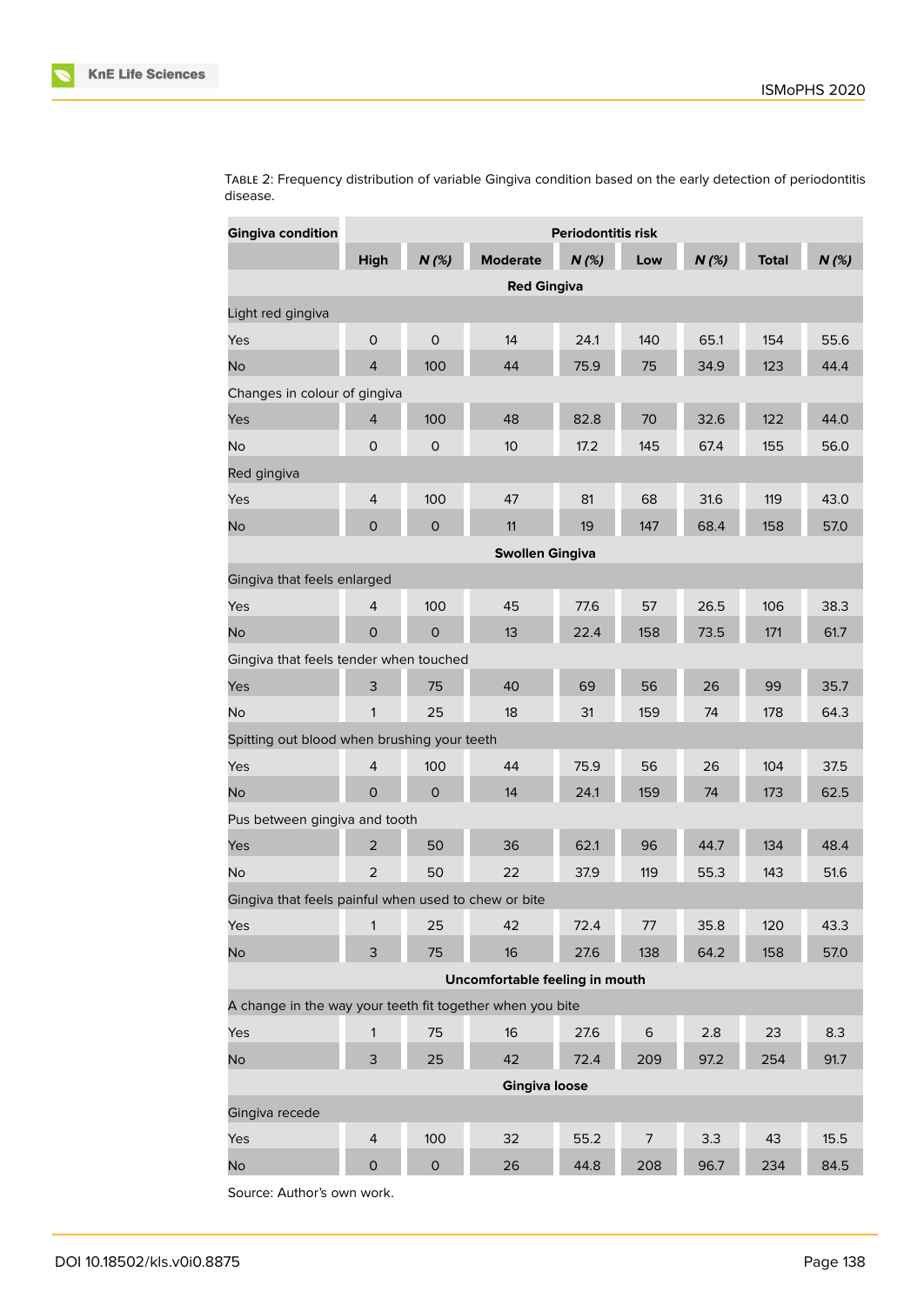

| <b>Tooth condition</b>                             | <b>Periodontitis risk</b> |                     |                                             |      |         |         |              |      |  |
|----------------------------------------------------|---------------------------|---------------------|---------------------------------------------|------|---------|---------|--------------|------|--|
|                                                    | High                      | N(%)                | <b>Moderate</b>                             | N(%) | Low     | N(%)    | <b>Total</b> | N(%) |  |
|                                                    |                           |                     | <b>Tooth that looks longer</b>              |      |         |         |              |      |  |
| Teeth looks longer until reach the tip of the root |                           |                     |                                             |      |         |         |              |      |  |
| Yes                                                | $\overline{4}$            | 100                 | 29                                          | 50   | 9       | 4.2     | 42           | 15.2 |  |
| <b>No</b>                                          | $\mathsf{O}$              | $\mathbf 0$         | 29                                          | 50   | 206     | 95.8    | 235          | 84.8 |  |
| Change in tooth position                           |                           |                     |                                             |      |         |         |              |      |  |
| Teeth shifting                                     |                           |                     |                                             |      |         |         |              |      |  |
| Yes                                                | $\overline{4}$            | 100                 | 20                                          | 34.5 | 16      | 7.4     | 40           | 14.4 |  |
| <b>No</b>                                          | $\mathsf{O}$              | 0                   | 38                                          | 65.5 | 199     | 92.6    | 237          | 85.6 |  |
|                                                    |                           |                     | There are significant space among the teeth |      |         |         |              |      |  |
| <b>Teeth loose</b>                                 |                           |                     |                                             |      |         |         |              |      |  |
| Yes                                                | 3                         | 75                  | 49                                          | 84.5 | 135     | 62.8    | 187          | 67.5 |  |
| <b>No</b>                                          | $\mathbf{1}$              | 25                  | 9                                           | 14.5 | 80      | 37.2    | 90           | 32.5 |  |
| Food often stuck among the teeth                   |                           |                     |                                             |      |         |         |              |      |  |
| Yes                                                | 3                         | 75                  | 53                                          | 91.4 | 144     | 67      | 200          | 72.2 |  |
| <b>No</b>                                          | $\mathbf{1}$              | 25                  | 5                                           | 8.6  | 71      | 33      | 77           | 27.8 |  |
|                                                    |                           |                     | <b>Wobbly teeth</b>                         |      |         |         |              |      |  |
| There is a wobbly teeth                            |                           |                     |                                             |      |         |         |              |      |  |
| Yes                                                | 4                         | 100                 | 26                                          | 44.8 | 39      | 18.1    | 69           | 24.9 |  |
| <b>No</b>                                          | $\circ$                   | $\Omega$            | 32                                          | 55.2 | 176     | 81.9    | 208          | 75.1 |  |
| Wobbly teeth due to swollen gingiva                |                           |                     |                                             |      |         |         |              |      |  |
| Yes                                                | 3                         | 75                  | 21                                          | 36.2 | 14      | 6.5     | 38           | 13.7 |  |
| <b>No</b>                                          | $\mathbf{1}$              | 25                  | 37                                          | 63.8 | 201     | 93.5    | 239          | 86.3 |  |
|                                                    |                           |                     | <b>Tooth Loss</b>                           |      |         |         |              |      |  |
| There is tooth loss due to swollen gingiva         |                           |                     |                                             |      |         |         |              |      |  |
| Yes                                                | 3                         | 75                  | 22                                          | 37.9 | 28      | 13      | 53           | 19.1 |  |
| <b>No</b>                                          | $\mathbf{1}$              | 25                  | 36                                          | 62.1 | 187     | 97      | 224          | 80.9 |  |
| Using denture                                      |                           |                     |                                             |      |         |         |              |      |  |
| Yes                                                | $\mathbf{1}$              | 25                  | 12                                          | 20.7 | 22      | 10.2    | 35           | 12.6 |  |
| No                                                 | $\mathsf 3$               | 75                  | 46                                          | 79.3 | 193     | 89.8    | 242          | 87.4 |  |
| Feels uncomfortable when using a denture           |                           |                     |                                             |      |         |         |              |      |  |
| Yes                                                | $\mathsf O$               | $\mathsf{O}\xspace$ | $\overline{7}$                              | 12.1 | $\,8\,$ | $\bf 8$ | 15           | 5.4  |  |
| <b>No</b>                                          | $\overline{4}$            | 100                 | 51                                          | 87.9 | 207     | 90.2    | 262          | 94.6 |  |

TABLE 3: Frequency distribution of variable tooth condition according to the early detection of periodontitis disease.

Source: Author's own work.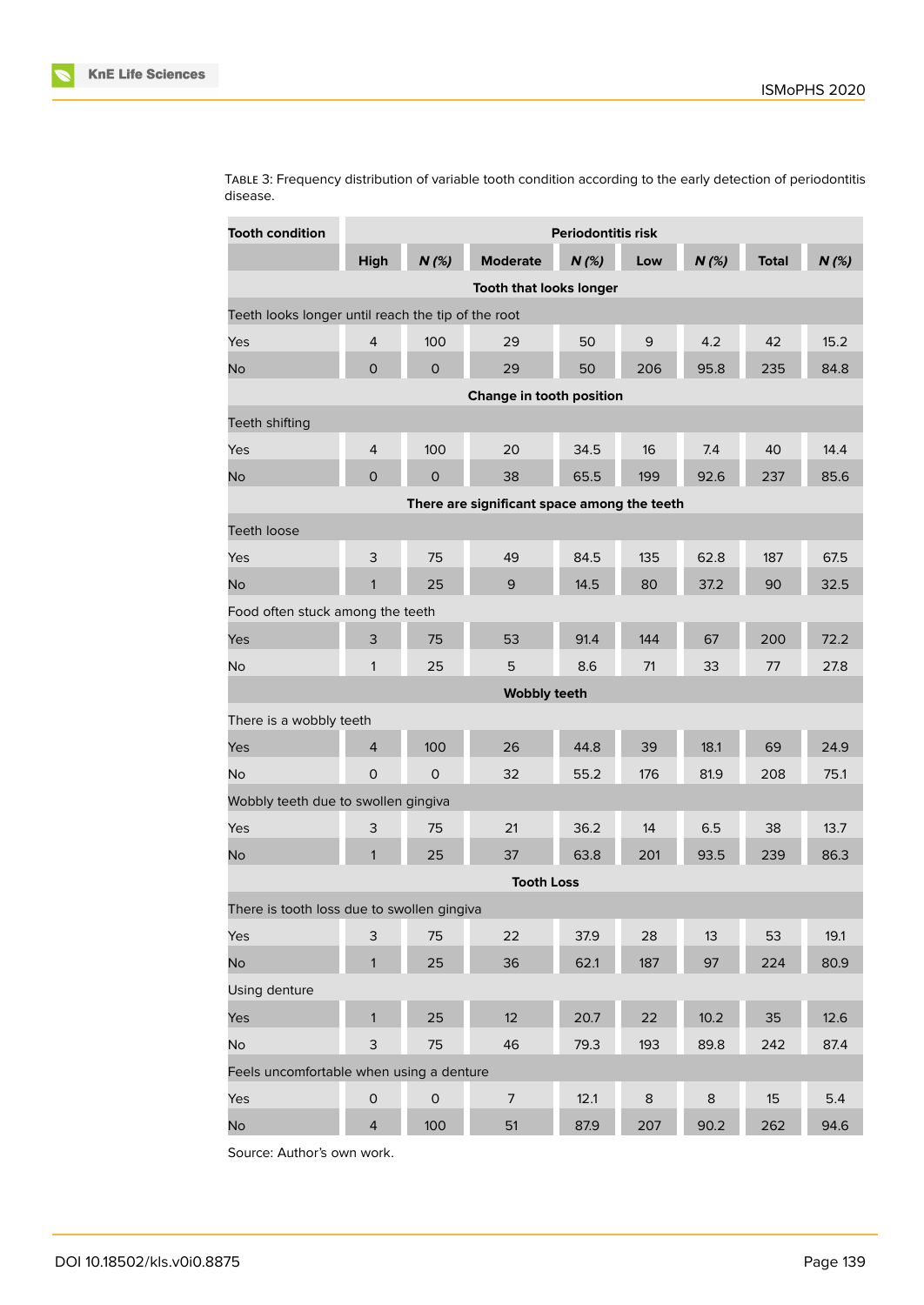| <b>Gingivitis history</b>                                  | <b>Periodontitis risk</b> |         |                 |         |     |         |              |         |
|------------------------------------------------------------|---------------------------|---------|-----------------|---------|-----|---------|--------------|---------|
|                                                            | <b>High</b>               | $N$ (%) | <b>Moderate</b> | $N$ (%) | Low | $N$ (%) | <b>Total</b> | $N$ (%) |
| Have an experience of inflammation on gingiva (gingivitis) |                           |         |                 |         |     |         |              |         |
| Yes                                                        | 3                         | 75      | 39              | 67.2    | 73  | 34      | 115          | 41.5    |
| <b>No</b>                                                  | 1                         | 25      | 19              | 32.8    | 142 | 66      | 162          | 58.5    |
| Have an experience of gingivitis examination               |                           |         |                 |         |     |         |              |         |
| Yes                                                        | 3                         | 75      | 28              | 48.3    | 36  | 16.7    | 67           | 24.2    |
| <b>No</b>                                                  | 1                         | 25      | 30              | 51.7    | 179 | 83.3    | 210          | 75.8    |
| Have an experience of gingivitis treatment                 |                           |         |                 |         |     |         |              |         |
| Yes                                                        | 3                         | 75      | 28              | 48.3    | 32  | 14.9    | 63           | 22.7    |
| <b>No</b>                                                  | 1                         | 25      | 30              | 51.7    | 183 | 85.1    | 214          | 77.3    |
| Have an experience of gingivitis and loss tooth            |                           |         |                 |         |     |         |              |         |
| Yes                                                        | $\mathcal{P}$             | 50      | 15              | 25.9    | 13  | 6       | 30           | 10.8    |
| No                                                         | $\overline{2}$            | 50      | 43              | 74.1    | 202 | 94      | 247          | 89.2    |

TABLE 4: Frequency distribution of variable Gingivitis history according to the early detection of periodontitis disease.

Source: Author's own work.

Table 4 describes that there are 2 respondents (50%) with high risk of periodontitis are likely to have advanced gingivitis. Most of them have undergone examination and treatment of gingivitis with the total of 3 respondents (75%). While there are 39 respondents (67.2%) who experience gingivitis with moderate risk of periodontitis. The increasing of periodontitis risk is in line with history of gingivitis experienced by the respondents.

TABLE 5: Frequency distribution variable family history according to the early detection of periodontitis disease.

| <b>Family history</b>                                               | <b>Periodontitis Risk</b> |      |                 |      |     |         |              |         |
|---------------------------------------------------------------------|---------------------------|------|-----------------|------|-----|---------|--------------|---------|
|                                                                     | <b>High</b>               | N(%) | <b>Moderate</b> | N(%) | Low | $N$ (%) | <b>Total</b> | $N$ (%) |
| There are family members who experience periodontal disease         |                           |      |                 |      |     |         |              |         |
| Yes                                                                 |                           | 25   | 22              | 37.9 | 37  | 8.6     | 60           | 21.6    |
| <b>No</b>                                                           | 3                         | 75   | 36              | 62.1 | 178 | 91.4    | 217          | 78.4    |
| There are family members who have had periodontal disease treatment |                           |      |                 |      |     |         |              |         |
| Yes                                                                 |                           | 25   | 18              | 31   | 26  | 5.2     | 45           | 16.2    |
| <b>No</b>                                                           | 3                         | 75   | 40              | 69   | 189 | 94.8    | 232          | 83.8    |

Source: Author's own work.

Table 5 above shows that there are two questions on variable family history. From the first question, it is known that the respondents with family history of periodontal disease are 60 respondents (21.6%). While from the second question, it is known that the respondents with family history of periodontal disease treatment are 45 respondents (16.2%). According to the table 5, the moderate risk of periodontitis are they who have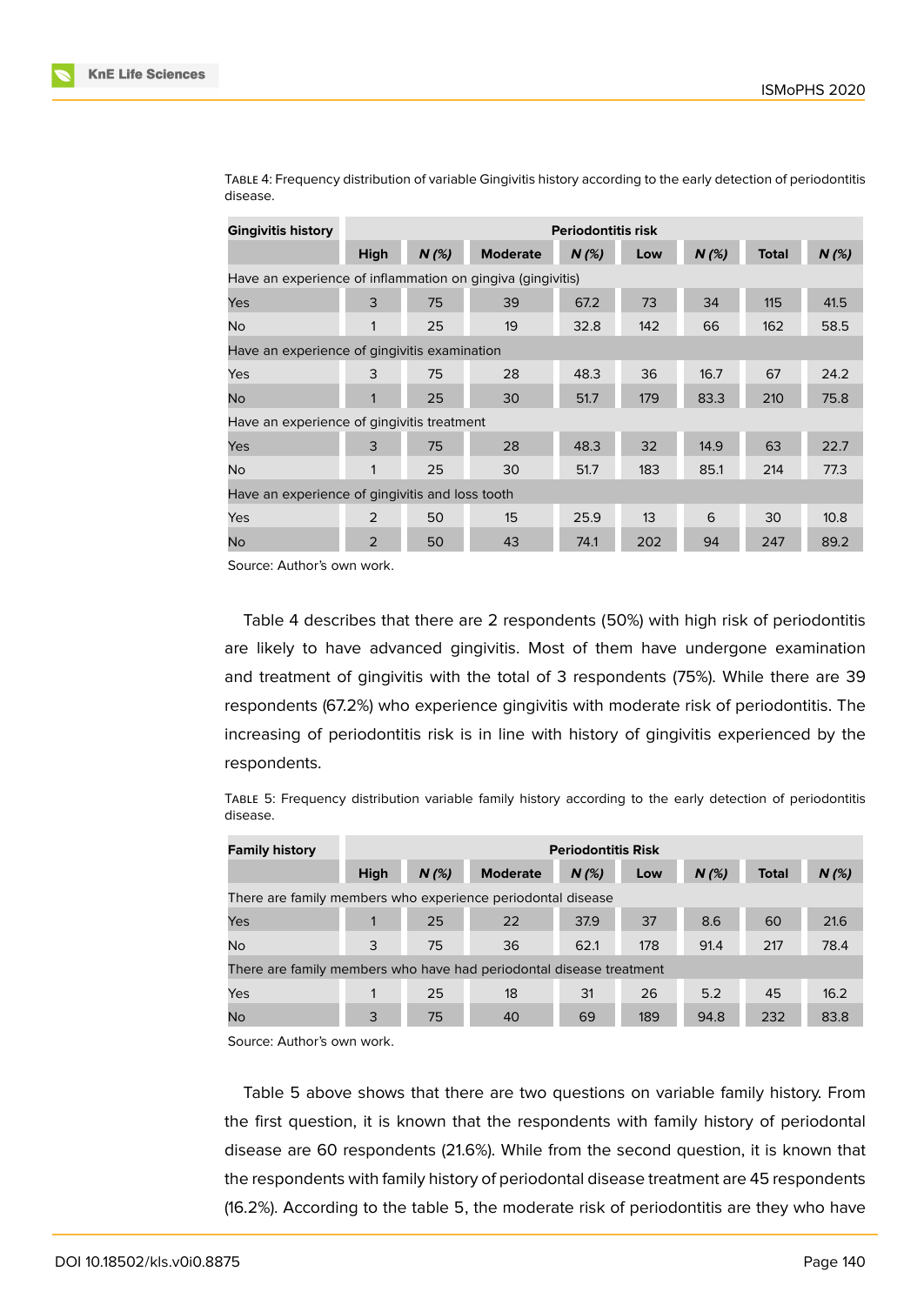



family members who experienced periodontal issue with the total of 22 respondents (37.9%). The family members are father, mother, grandfather, grandmother, and child.

TABLE 6: Frequency distribution of variable oral hygiene history according to the early detection of periodontitis disease.

| <b>History of oral</b><br>hygiene                                                                     | <b>Periodontitis risk</b> |                     |                 |      |                 |      |              |      |
|-------------------------------------------------------------------------------------------------------|---------------------------|---------------------|-----------------|------|-----------------|------|--------------|------|
|                                                                                                       | <b>High</b>               | $N$ (%)             | <b>Moderate</b> | N(%) | Low             | N(%) | <b>Total</b> | N(%) |
| Cleaning the outer surfaces of the top and bottom teeth with up and down strokes                      |                           |                     |                 |      |                 |      |              |      |
| Yes                                                                                                   | $\overline{2}$            | 50                  | 38              | 65.5 | 162             | 75.3 | 202          | 72.9 |
| No                                                                                                    | $\overline{2}$            | 50                  | 20              | 34.5 | 53              | 24.7 | 75           | 27.1 |
| Cleaning the inside surfaces of the top and bottom front teeth with back and forth motions repeatedly |                           |                     |                 |      |                 |      |              |      |
| Yes                                                                                                   | 4                         | 100                 | 49              | 84.5 | 187             | 87   | 240          | 86.6 |
| No                                                                                                    | 0                         | $\Omega$            | 9               | 15.5 | 28              | 13   | 37           | 13.4 |
| Cleaning the outer surfaces of the top and bottom back teeth with back and forth motions repeatedly   |                           |                     |                 |      |                 |      |              |      |
| Yes                                                                                                   | 4                         | 100                 | 50              | 86.2 | 197             | 91.6 | 251          | 90.6 |
| No                                                                                                    | 0                         | $\Omega$            | 8               | 13.8 | 18              | 8.4  | 26           | 9.4  |
| Cleaning the inside surfaces of the top and bottom back teeth with back and forth motions repeatedly  |                           |                     |                 |      |                 |      |              |      |
| Yes                                                                                                   | 4                         | 100                 | 48              | 82.8 | 197             | 91.6 | 249          | 89.9 |
| No                                                                                                    | 0                         | 0                   | 10              | 17.2 | 18              | 8.4  | 28           | 10.1 |
| Brushing teeth twice or more in a day                                                                 |                           |                     |                 |      |                 |      |              |      |
| Yes                                                                                                   | 3                         | 75                  | 53              | 91.4 | 200             | 93   | 256          | 92.4 |
| <b>No</b>                                                                                             | 1                         | 25                  | 5               | 8.6  | 15              | 7    | 21           | 7.6  |
| Going to the dentist for a regular check-up (at least every 6 months)                                 |                           |                     |                 |      |                 |      |              |      |
| Yes                                                                                                   | 0                         | 0                   | 10              | 17.2 | 28              | 13   | 38           | 13.7 |
| <b>No</b>                                                                                             | 4                         | 100                 | 48              | 82.8 | 187             | 87   | 239          | 86.3 |
| Using moderate bristle toothbrush                                                                     |                           |                     |                 |      |                 |      |              |      |
| Yes                                                                                                   | 2                         | 50                  | 51              | 87.9 | 197             | 91.6 | 250          | 90.3 |
| <b>No</b>                                                                                             | 2                         | 50                  | 7               | 12.1 | 18              | 8.4  | 27           | 9.7  |
| Using toothpaste with fluoride                                                                        |                           |                     |                 |      |                 |      |              |      |
| Yes                                                                                                   | 3                         | 75                  | 55              | 94.8 | 203             | 94.4 | 261          | 94.2 |
| No                                                                                                    | $\mathbf{1}$              | 25                  | 3               | 5.2  | 12 <sup>2</sup> | 5.6  | 16           | 6.8  |
| Using toothpick                                                                                       |                           |                     |                 |      |                 |      |              |      |
| Yes                                                                                                   | 4                         | 100                 | 32              | 55.2 | 106             | 50.7 | 142          | 51.3 |
| <b>No</b>                                                                                             | $\mathsf{O}\xspace$       | $\circ$             | 26              | 44.8 | 109             | 49.3 | 135          | 48.7 |
| Using dental floss                                                                                    |                           |                     |                 |      |                 |      |              |      |
| Yes                                                                                                   | $\mathsf{O}\xspace$       | $\mathsf{O}\xspace$ | $\overline{4}$  | 6.9  | 9               | 4.2  | 13           | 4.7  |
| <b>No</b>                                                                                             | $\overline{4}$            | 100                 | 54              | 93.1 | 206             | 95.8 | 264          | 95.3 |
| Brushing teeth before going to bed                                                                    |                           |                     |                 |      |                 |      |              |      |
| Yes                                                                                                   | $\overline{c}$            | 50                  | 41              | 70.7 | 149             | 69.3 | 191          | 69.3 |
| No                                                                                                    | $\overline{2}$            | 50                  | 17              | 29.3 | 66              | 30.7 | 86           | 30.7 |
| Source: Author's own work.                                                                            |                           |                     |                 |      |                 |      |              |      |

DOI 10.18502/kls.v0i0.8875 Page 141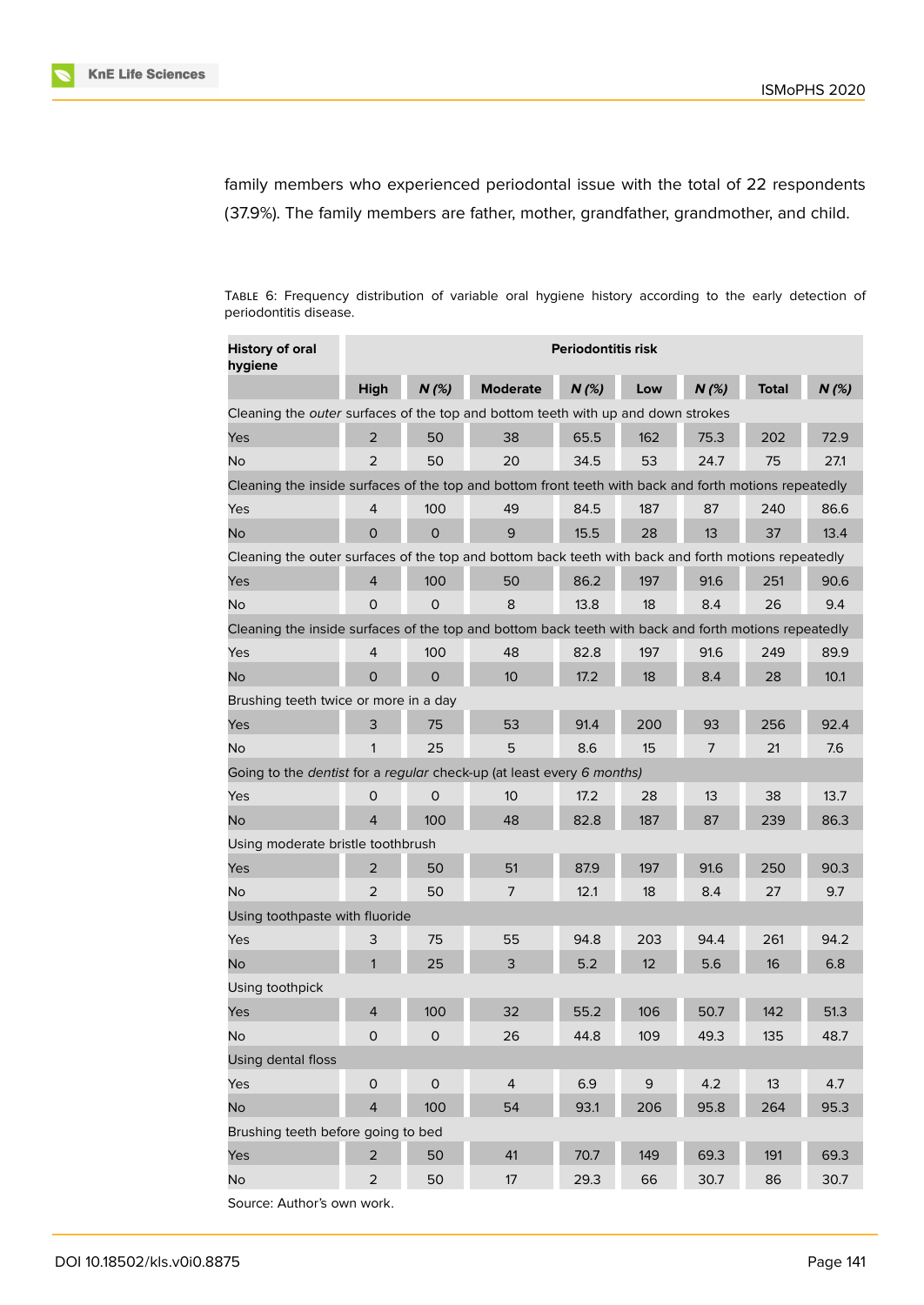Based on table 6, it is known that >100 respondents (> 85%) at low risk of periodontitis are the ones who brush their teeth properly and correctly. The respondents at moderate risk of periodontitis are they who go to the *dentist* for a *regular* check-up (at least every *6 months) which are* 10 respondents (17.2%). There are 13 respondents (4.7%) using dental floss. The respondents at high risk of periodontitis are they who commonly use toothpick to clean their teeth which are 4 respondents (100%).

TABLE 7: Frequency distribution of variable history of tobacco use according to the early detection of periodontitis disease.

| <b>History of</b><br>tobacco use     | <b>Periodontitis risk</b>                            |         |                 |                |     |         |              |                |  |
|--------------------------------------|------------------------------------------------------|---------|-----------------|----------------|-----|---------|--------------|----------------|--|
|                                      | High                                                 | $N$ (%) | <b>Moderate</b> | $N$ (%)        | Low | $N$ (%) | <b>Total</b> | $N$ (%)        |  |
| A smoker                             |                                                      |         |                 |                |     |         |              |                |  |
| Yes                                  | $\overline{2}$                                       | 50      | 10 <sup>°</sup> | 8.7            | 20  | 9.3     | 32           | 11.6           |  |
| <b>No</b>                            | $\overline{2}$                                       | 50      | 48              | 91.3           | 195 | 90.7    | 245          | 88.4           |  |
| The one who has been a smoker before |                                                      |         |                 |                |     |         |              |                |  |
| Yes                                  | 3                                                    | 75      | 10 <sup>°</sup> | 8.7            | 19  | 8.8     | 32           | 11.6           |  |
| No                                   | $\mathbf{1}$                                         | 25      | 58              | 91.3           | 196 | 91.2    | 245          | 88.4           |  |
| Smoke 10 or more cigarettes a day    |                                                      |         |                 |                |     |         |              |                |  |
| Yes                                  | 1                                                    | 25      | 8               | $\overline{4}$ | 9   | 4.2     | 18           | 6.5            |  |
| No                                   | 3                                                    | 75      | 50              | 96             | 206 | 95.8    | 259          | 93.5           |  |
|                                      | Still smoking after experiencing periodontal disease |         |                 |                |     |         |              |                |  |
| Yes                                  | 2                                                    | 50      | 6               | 1.7            | 3   | 1.4     | 11           | $\overline{4}$ |  |
| <b>No</b>                            | 2                                                    | 50      | 52              | 98.3           | 212 | 98.6    | 266          | 96             |  |

Source: Author's own work

Table 7 shows that there are 32 respondents (11.6%) who smoke or have been a smoker. There are 18 respondents (6.5%) who smoke 10 or more cigarettes a day. As many as 11 respondents (4%) still smoke after experiencing periodontal disease. As many as 2 respondents (31%) at high risk of periodontitis are smoker. 1 respondent (25%) with high risk of periodontitis smoke 10 or more cigarettes in a day. There are 2 respondents (50%) at high risk of periodontitis still smoke after experiencing periodontal disease.

# **4. Discussion**

#### **4.1. Early detection result of periodontitis**

The respondents with a high and moderate risk of periodontitis have a lower prevalence compared to the respondents with a low risk of periodontitis. Prevalence of aggressive periodontitis sufferers in Faculty of Dentistry at Padjajaran University of Bandung is (3.13%) from the total of 415 samples [12]. The research is conducted using questionnaire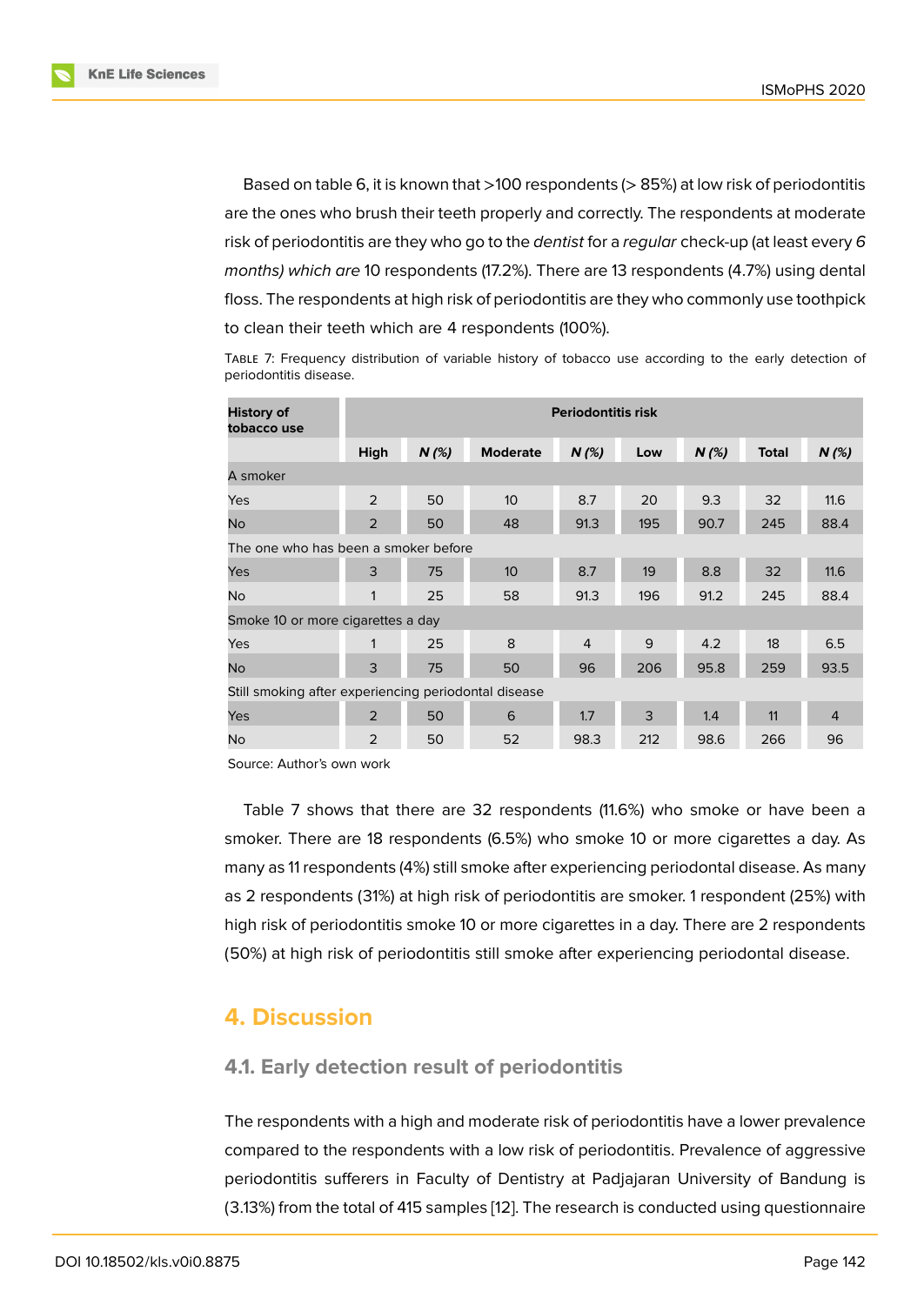based on the age, gender, profession, background of study, the subjects knowledge regarding periodontal disease, and the factors of the disease [12]. There are (31%) or 124 people with chronic periodontitis in Bandung [13]. The research on prevalence of chronic periodontitis in Bandung is conducted by using instrument from *Community Periodontal Index of Treatment Needs* (CPITN) [13]. Patients with periodon[titi](#page-13-7)s in Magelang Regency reach (37.8%) from 90 people as the resear[ch](#page-13-8) subjects [14]. The instrument used is a questionnaire which is arranged by the researchers [14]. The prevalence score of high and moderate risk of periodontitis i[n P](#page-13-8)ublic Health Centre Malang City is lower compared to the prevalence score from the previous studies. It is [bec](#page-13-9)ause there are differences criteria among the respondents as samples and the v[aria](#page-13-9)bles as measuring instruments.

#### **4.2. Gingiva condition based on the early detection of periodontitis**

The condition of gingiva that easily bleeds and gingiva recede increases as well as the increasing of periodontitis risk on the respondents. It shows that the bleeding and the receding gingival are the signs that the respondents have periodontitis [5, 6]. The result regarding the question of swollen gingival is as well as the increasing of periodontitis risk by the respondents. The previous study also showed that the swollen gngiva relates to periodontitis ( $p$ <0.05), it is concluded that the swollen gingiv[a i](#page-13-0)[s a](#page-13-1) sign of periodontal disease. [15]. The sub-variable research result of sore gingiva does not meet the expectation because only a few of the high risk periodontitis respondents that feels the symptom. Measure of belief regarding the gingiva that feels painful when chewing or biting to period[onti](#page-13-10)tis disease is (MB*=*0.85), the score is measured by an Expert named drg. Lesningatie Gideon [16]. It could happen because the high risk periodontitis respondents more likely have tooth loss, so they chew or bite by using the normal teeth. Moreover, the sub-variable result of uncomfortable feeling in the mouth ia also does not meet the expectation. Th[e c](#page-13-11)ertain factors regarding the uncomfortably feeling in the mouth to periodontitis is (CF=1), the score is measured by an expert named drg. Maya Fitria SP [17]. It could happen because the differences of the respondents assumption to the meaning of the questions they received.

### **4.3. Tooth condition according to the early detection of periodontitis**

The loose tooth does not have a significant relationship to periodontitis ( $p=0.328$ ) [6]. The question regarding the loose tooth shows invalid results to detect periodontitis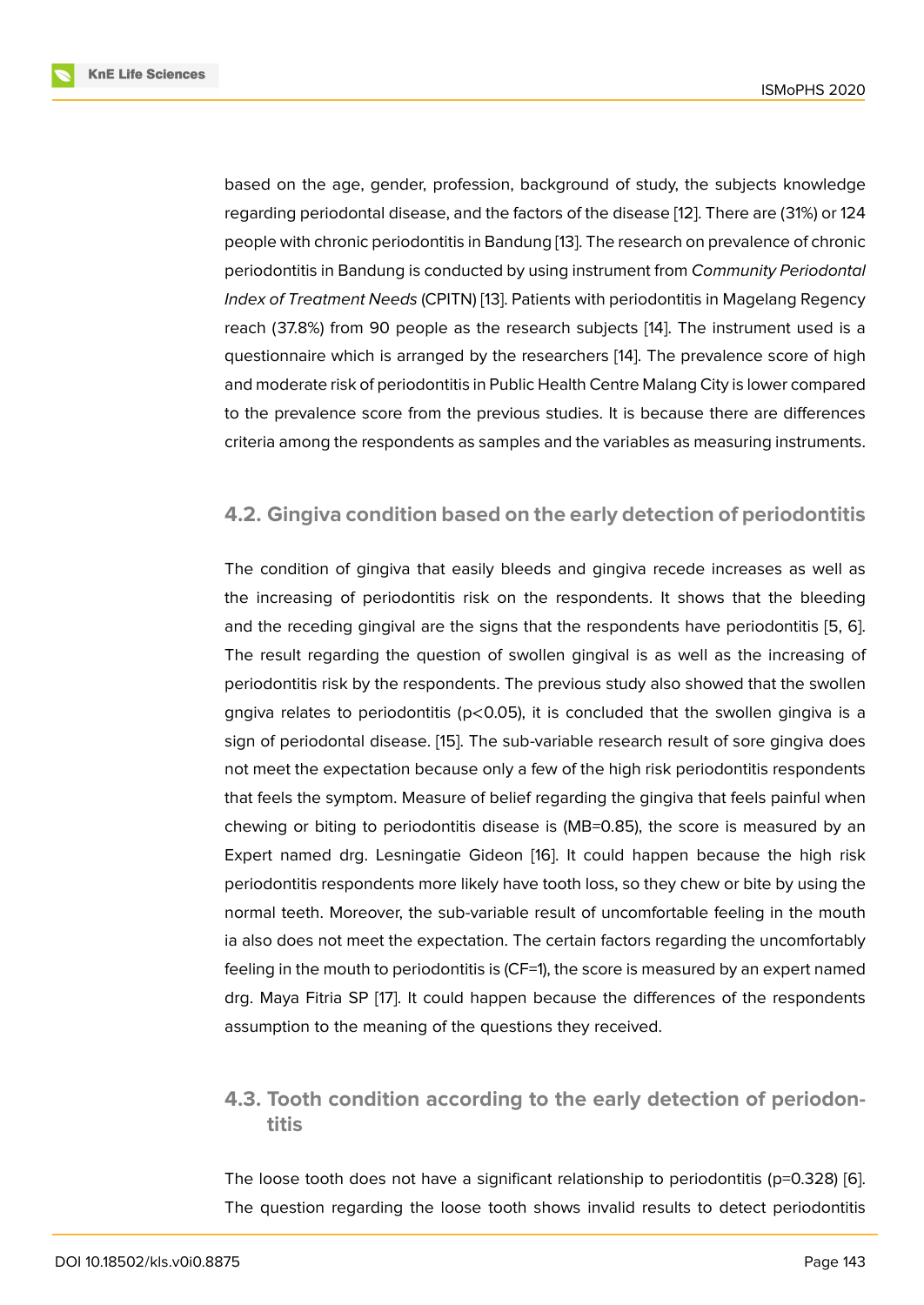disease [18]. The question regarding loss tooth is not in line with the increasing of periodontitis risk. The previous study claimed that loss tooth has (p<0.001) meaning that loss tooth has a significant relationship with periodontitis [5]. It could happen because [th](#page-13-12)e moderate periodontitis risk respondents still on the first stage of the disease. The question result regarding the denture is contrary to the previous study, where the denture condition has a significant relationship with p[erio](#page-13-0)dontitis ( $p$ <0.001) [5]. Percentage of denture user in this research is lower than the user of the previous study, where the users are (54%) from the total population [5]. This is reinforced by other studies that had fewer denture users (32%) of the total population, the use of [de](#page-13-0)ntures in fewer studies showed an insignificant relationship with the incidence of periodontitis. [19]. Respondents with low risk of periodontitis a[re](#page-13-0) known to have a high enough number of sub-variables on the loose teeth. Overcrowded teeth are more at risk of suffering from periodontitis than the loose teeth [20]. This is probably occurred because the r[es](#page-14-0)pondents who have loose or crowded teeth have a lower chance of cleaning the entire tooth surface, when compared to respondents who have loose teeth [21].

### **[4.4](#page-14-1). Gingivitis history according to the early detection of periodontitis**

The increasing of periodontitis risk is in line with history of gingivitis experienced by the respondents. The gingiva that had previously inflamed were (70%) more likely to develop periodontitis than those who had no previous gingiva inflammation [22]. Gingivitis that is continuously allowed will have the potential to become a periodontitis disease. Gingivitis can cause tooth loss [23]. Gingivitis is one of the signs and symptoms of periodontitis [11]. The build-up of plaque on the teeth can cause inflammation [of th](#page-14-2)e gingiva and is called gingivitis [11]. Gingivitis can turn into periodontitis if someone who has gingivitis does not immediately [get](#page-14-3) treatment. Gingivitis that is left unchecked will get worse and [ca](#page-13-6)n cause periodontitis [11].

### **4.5. Family history [a](#page-13-6)ccording to the early detection of periodontitis**

The periodontitis sufferers have a significant relationship with the history of family members who had experience or experiencing periodontitis with (p<0.05) [24]. Periodontitis has a significant relationship with the family members with (p=0.042) [5]. Result of the questions regarding history of family members does not meet the expectation. It is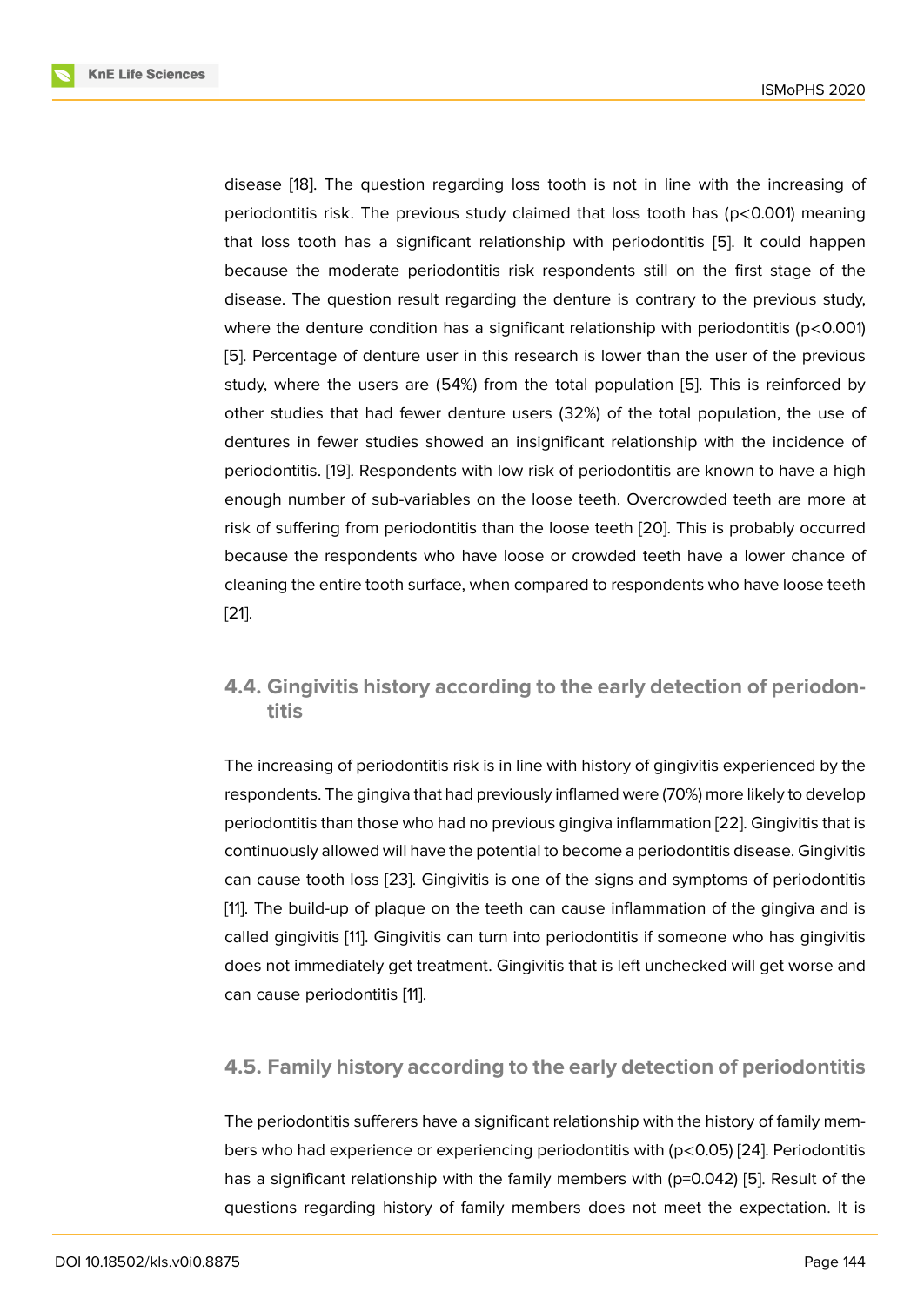because the majority of the respondents do not know their family members who had experienced periodontal disease. They tend to know their family members to the extent of a common toothache. Information that is less detailed on dental disease suffered by families causes the percentage of family history or heredity does not match the expectation.

# **4.6. Oral hygiene history according to the early detection of periodontitis**

Oral hygiene has a significant relationship with periodontitis (p<0.05) [7]. The adherence to a regular check-up to a dentist shows a significant relationship with periodontitis (p<0.001) [5]. Based on the previous study, there are (54%) respondents who commonly use toothpick experience a weakening of the attachment of the root [to](#page-13-2) the gingival and leads to periodontitis [25].

### **4.7. History of to[bac](#page-14-4)co use according to the early detection of periodontitis**

Smoker has a significant relationship with periodontitis disease (p<0.05) [24]. The results showed that 1 in 4 respondents at high risk of periodontitis smoked 10 or more cigarettes per day which is not in accordance with the previous studies. The smoking behaviour of 10 or more cigarettes in a day, based on the previou[s st](#page-14-5)udies, had a significant relationship with periodontitis (p<0.001) [5]. It could possibly happen because the respondents at high risk of periodontitis who smoke less than 10 cigarettes per day have other contributing factors for suffering from periodontitis.

# **5. Conclusion**

The early detection of periodontitis conducted in Public Health Centre Malang City results 215 respondents (77.6%) have a low risk of periodontitis. There are 58 respondents (21%) with moderate risk of periodontitis. As many as 4 respondents (1.4%) have a high risk of periodontitis. The respondents at low risk of periodontitis are more than the respondents at high and moderate risk of periodontitis. Regarding the signs and symptoms of periodontitis, it is known that only 1 respondent (25%) at high risk of periodontitis who is painful when chewing or biting. In addition, the uncomfortable feeling in mouth is experienced by 16 respondents (27.6%) at moderate risk of periodontitis. Regarding the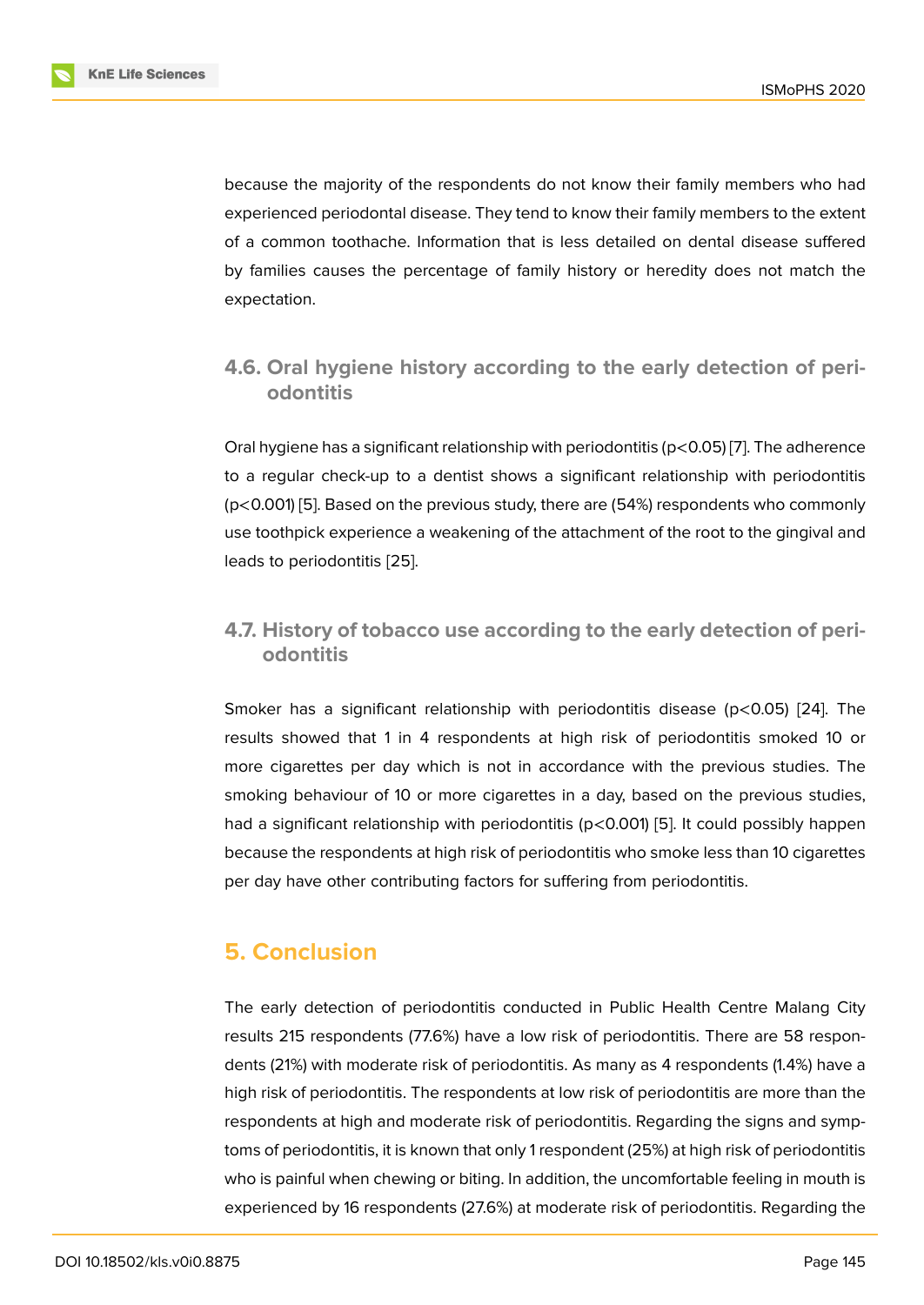**KnE Life Sciences** 



tooth condition, it is known that braces is experienced by more than 100 respondents (>60%) at low risk of periodontitis. Tooth change is experienced by 20 respondents (34.5%) at moderate risk of periodontitis. Moreover, signs and symptoms of tooth loose is experienced by 21 – 26 respondents (<50%) at moderate risk of periodontitis. Gingivitis is experienced by 2 respondents (50%) at high risk of periodontitis while there are 39 respondents (67.2%) who experience gingivitis at moderate risk of periodontitis. The family history of periodontal disease is 22 respondents (37.9%) at moderate risk of periodontitis. Regarding the oral hygiene, it is known that going to the dentist for a regular check-up (at least once in 6 months) is done by 10 respondents (17.2%) with moderate risk of periodontitis. Toothpick is used by 4 respondents (100%) at high risk of periodontitis. Regarding the tobacco use, it is known that there are 32 respondents (11.6%) who are smoker or experienced smoking while 2 respondents (50%) at high risk of periodontitis still smoke after experiencing periodontal disease.

# **Acknowledgment**

We would like to thank the lecturers of Universitas Negeri Malang who help us for validating the instruments and the research participants in the data collection. Also, we would like to express our greatest gratitude to Universitas Negeri Malang for funding the study.

# **Conflict of Interest**

The author declare that they have no conflict of interest

# **References**

- <span id="page-12-0"></span>[1] Kiswaluyo, K. (2013). Perawatan Periodontitis pada Puskesmas Sumbersari, Puskesmas Wuluhan dan RS Bondowoso. *Stomatognatic Jurnal Kesehatan Gigi Universitas Negeri Jember*, vol. 10, issue 3, pp. 115-20.
- [2] Susilawati, I. D. A. (2011). Periodontal Infection is a "Silent Killer." *Stomatognatic Jurnal Kesehatan Gigi Universitas Negeri Jember*, vol. 8, issue 1, pp. 21-6.
- [3] Riset Kesehatan Dasar. (2018). *Laporan Nasional*. Jakarta: Kemenkes RI.
- <span id="page-12-1"></span>[4] Dinas Kesehatan Kota Malang. (2019). *Prevalensi Penyakit Periodontal di Kota Malang Tahun 2019*. Malang: Dinas Kesehatan Kota Malang.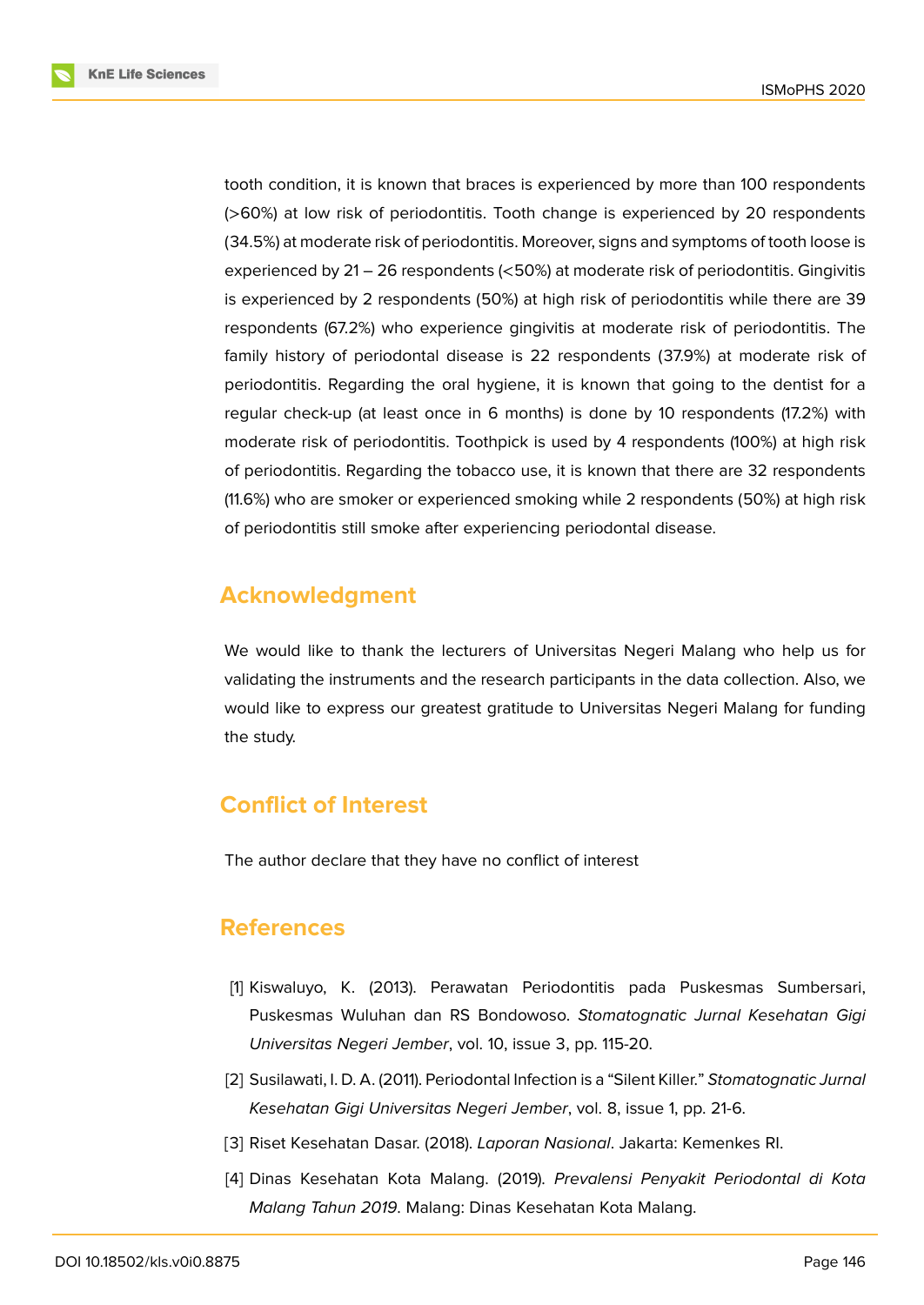

- <span id="page-13-0"></span>[5] Renatus, A. (2016). Evaluation of a New Self- Reported Tool for Periodontitis Screening. *Journal of Clinical and Diagnostic Research*. Issue 6. 109-110.
- <span id="page-13-1"></span>[6] Yamamoto, T., *et al*. (2009). Validity of a Questionnaire for Periodontitis Screening of Japanese Employees. *Journal of Occupational Health*, vol. 51, issue 2, pp. 137–143.
- <span id="page-13-2"></span>[7] Cengiz, M. I., Zengin, B. and Köktürk, F. (2018). Prevalence of Periodontal Disease among Mine Workers of Zonguldak, Kozlu District, Turkey: A Cross-sectional Study. *BMC Public Health*.,vol. 18, issue 361, pp. 1-7.
- <span id="page-13-3"></span>[8] Sugiyono. (2016). *Metode Penelitian Kuantitatif, Kualitatif dan R&D*. Bandung: Alfabeta.
- <span id="page-13-4"></span>[9] Arikunto, S. (2013). *Prosedur Penelitian: Suatu Pendekatan Praktik*. Jakarta: Rineka Cipta.
- <span id="page-13-5"></span>[10] Ismah, Z. (2018). *Bahan Ajar Dasar Epidemiologi*. Medan: Fakultas Kesehatan Masyarakat.
- <span id="page-13-6"></span>[11] Pertiwiningsih, B. I. (2016). *Kesehatan Masyarakat Kesehatan Gigi dan Mulut*. Surakarta: Borobudur Inspira Nusantara.
- <span id="page-13-7"></span>[12] Nariratih, D., Rusjanti, J. and Susanto, A. (2011). Prevalence and Characteristics of Aggressive Periodontitis. *Padjadjaran Journal of Dentistry*, vol. 23, issue 2, pp. 97- 104.
- <span id="page-13-8"></span>[13] Susanto, A., *et al*. (2018). The Prevalence of Chronic Periodontitis in the City of Bandung, Indonesia: A Cross Sectional Study. *International Journal of Medical Science and Clinical Invention*, vol. 5, issue 7, pp. 3914–6.
- <span id="page-13-9"></span>[14] Sugiarti, T. and Santik, Y. D. P. (2017). Kejadian Periodontitis di Kabupaten Magelang. *HIGEIA (Journal of Public Health Research and Development)*, vol. 1, issue 4, pp. 97–108.
- <span id="page-13-10"></span>[15] Kabali, T. M. and Mumghamba, E. G. (2018). Knowledge of Periodontal Diseases, Oral Hygiene Practices, and Self-Reported Periodontal Problems among Pregnant Women and Postnatal Mothers Attending Reproductive and Child Health Clinics in Rural Zambia. *International Journal of Dentistry*, issue 1, pp. 1–9.
- <span id="page-13-11"></span>[16] Valentine, H. M., Nasution, H. and Sastypratiwi, H. (2015). Perancangan Sistem Pakar Diagnosis Awal Penyakit Gigi dan Mulut Menggunakan Metode Dempster Shafer. *Justin (Jurnal Sistem dan Teknologi Informasi)*, vol. 3, issue 3, pp. 291–7.
- [17] Suryani, P. N. D. (2019). Sistem Pakar untuk Mendiagnosis Penyakit Gigi dan Mulut (Thesis, Universitas Islam Indonesia, 2019).
- <span id="page-13-12"></span>[18] Ramos, R. Q., Bastos, J. L. and Peres, M. A. (2016). Validity of Periodontitis Screening Questions in a Brazilian Adult Population-Based Study. *Brazilian Oral Research*, vol. 30, issue 1, pp. 1-5.